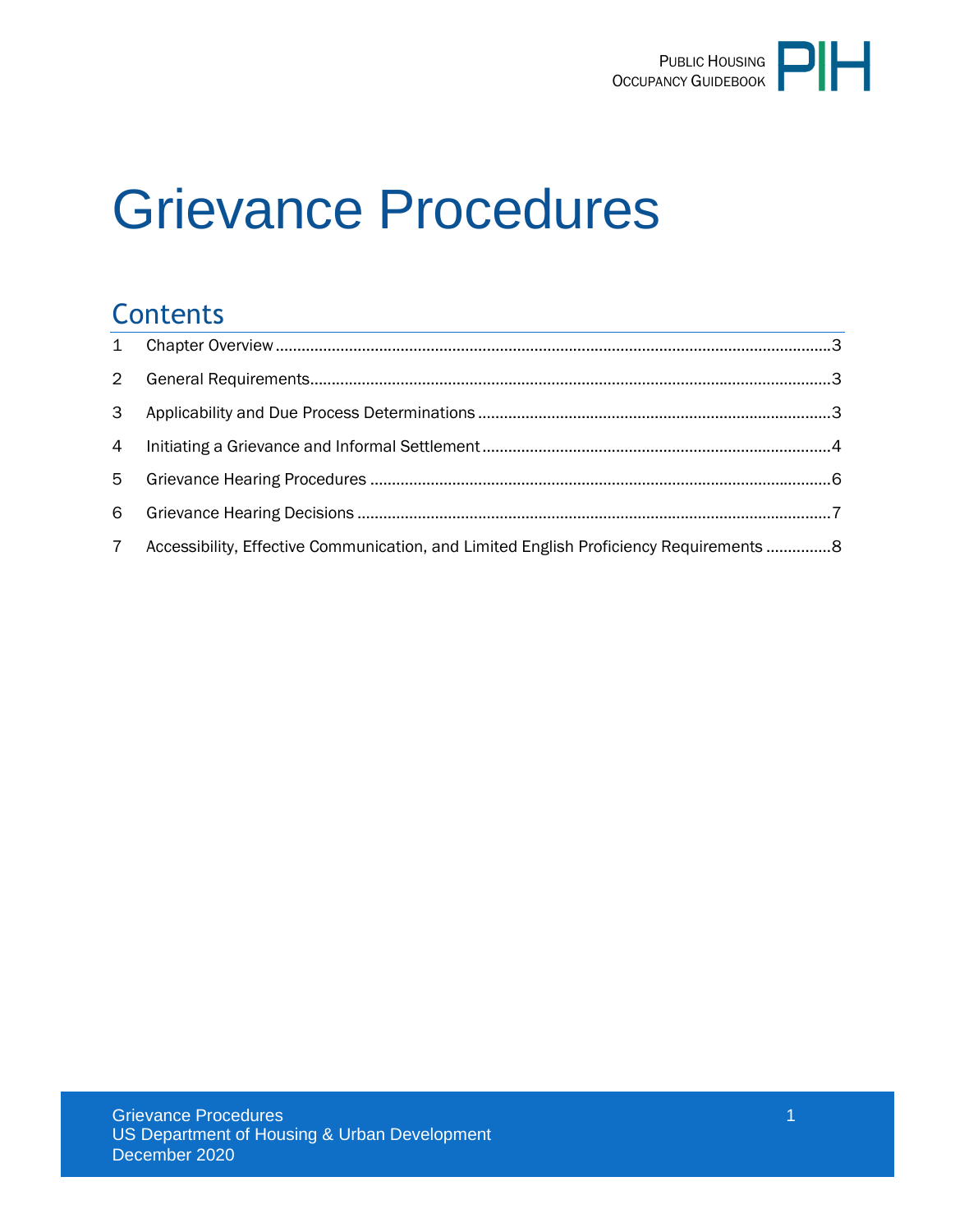

The Coronavirus Aid, Relief and Economic Security (CARES) Act (Public Law 116-136) provides the US Department of Housing and Urban Development (HUD) with broad authority to waive or establish alternative requirements for numerous statutory and regulatory requirements for the Public Housing program. Through [Public and Indian Housing \(PIH\) Notices,](https://www.hud.gov/program_offices/public_indian_housing/publications/notices) HUD established temporary waivers and alternative requirements to be used at the discretion of the PHA and which may provide for flexibilities from some of the statutory and regulatory requirements described in this document. HUD strongly encourages PHAs to utilize any and all waivers and alternative requirements as necessary to keep Public Housing programs operational to the extent practicable during the COVID-19 pandemic.

Please visit [https://www.hud.gov/coronavirus/public\\_housing\\_agencies](https://www.hud.gov/coronavirus/public_housing_agencies) for the latest COVID-19 related resources, including relevant PIH Notices.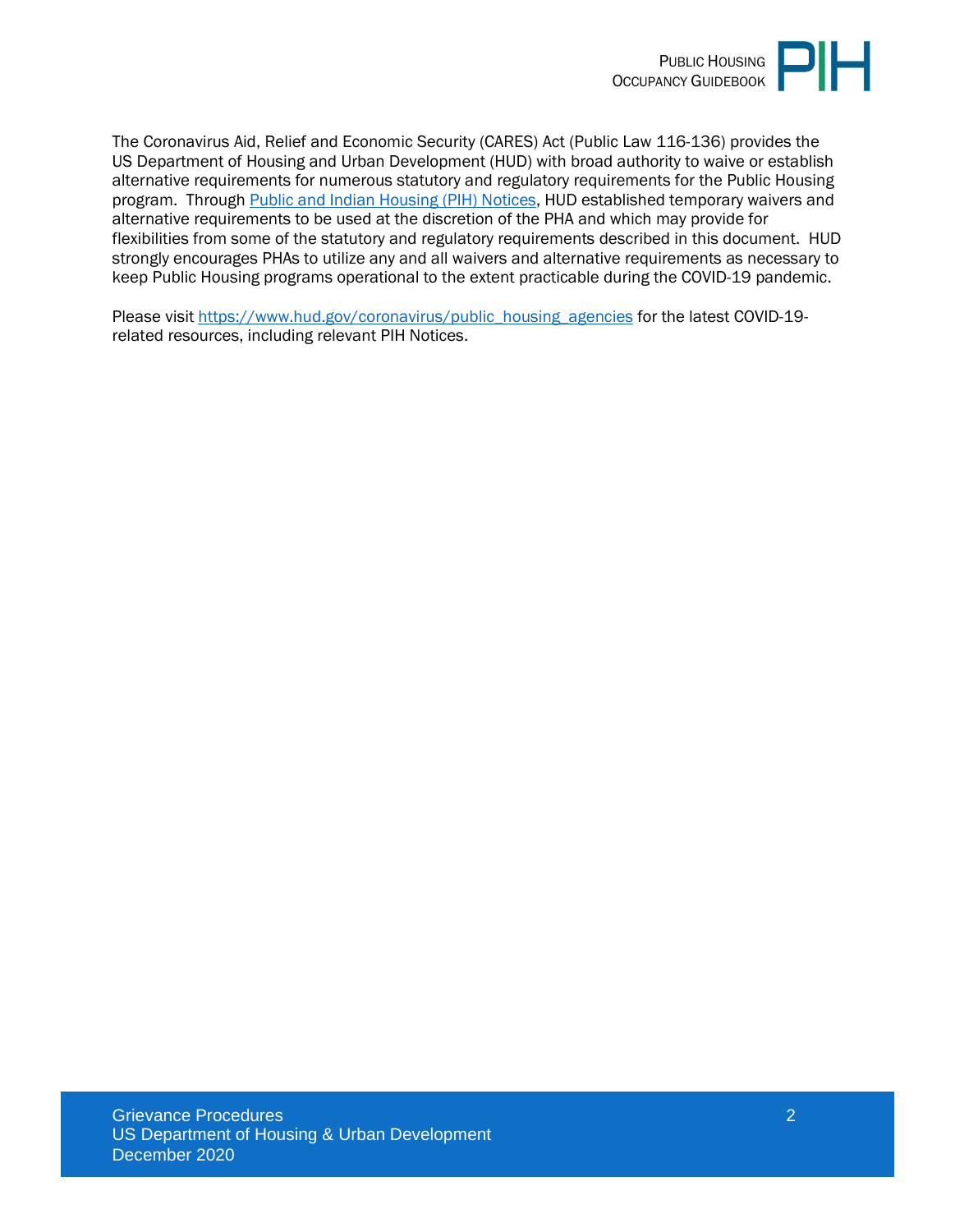

## <span id="page-2-0"></span>1 Chapter Overview

This chapter outlines the U.S. Department of Housing and Urban Development's (HUD) requirements for Public Housing Agencies (PHAs) in establishing and implementing grievance procedures, under 24 CFR part 966. Specifically, this chapter provides guidance on the elements of the grievance process and the PHA's grievance procedure. The grievance procedure is an administrative remedy, prescribed by HUD to PHAs, to ensure adequate due process regarding adverse actions against public housing tenants.<sup>1</sup>

# <span id="page-2-1"></span>2 General Requirements

PHAs must have a grievance procedure that meets HUD's regulatory requirements in addition to any other requirements by local, State or Federal law.2 The grievance procedure must either be included or incorporated by reference in the PHA's lease and a copy of the procedure provided to each tenant and resident organization.3 If a PHA desires to change its grievance procedure, at least 30 days' notice of the proposed changes and an opportunity to present written comments must be provided to tenants and resident organizations. PHAs must consider all submitted comments prior to adopting any changes to the grievance procedure.<sup>4</sup>

# <span id="page-2-2"></span>3 Applicability and Due Process Determinations

The grievance procedure is applicable to disputes a tenant may have with respect to a PHA's action or failure to act in accordance with the individual tenant's lease or the PHA's regulations which adversely affect the individual tenant's rights, duties, welfare, or status ("grievances").5 The grievance procedure is not applicable to disputes between tenants not involving the PHA or to class grievances. Additionally, the grievance procedure established by PHAs is not to be used by a group or groups of tenants as a forum for initiating or negotiating PHA policy changes.<sup>6</sup>

As it relates to terminations and evictions, HUD may make a due process determination that the law of the jurisdiction requires that the tenant must be given the opportunity for a hearing in court that provides the basic elements of due process before eviction. A judicial eviction or lease termination in a State or local court includes the elements of due process if the following procedural safeguards are required:

<sup>1</sup> On March 8, 2016, HUD published its "Streamlining Administrative Regulations for Public Housing, Housing Choice Voucher, Multifamily Housing, and Community Planning and Development Programs," also known as the "streamlining rule." This rule eliminates many prescriptive requirements related to the process for obtaining a hearing and the procedures governing the hearing, and permits PHAs to establish local requirements regarding the process for obtaining a grievance hearing. However, this rule does not prevent a PHA from maintaining the current procedures in place immediately before this final rule. See Notice PIH 2016-05, *Streamlining Administrative Regulations for Programs Administered by Public Housing Agencies* for implementation guidance. <sup>2</sup> 42 U.S.C. 1437d(k); 24 CFR § 5.105; 24 CFR part 966

<sup>3</sup> 24 CFR § 966.52(b) and (d)

<sup>4</sup> 24 CFR § 966.52(c)

<sup>5</sup> 24 CFR §§ 966.50, 966.53(a)

<sup>6</sup> 24 CFR § 966.51(b); The PHA Plan process is the appropriate forum for making policy recommendations, see 24 CFR §§ 903.13 and 903.17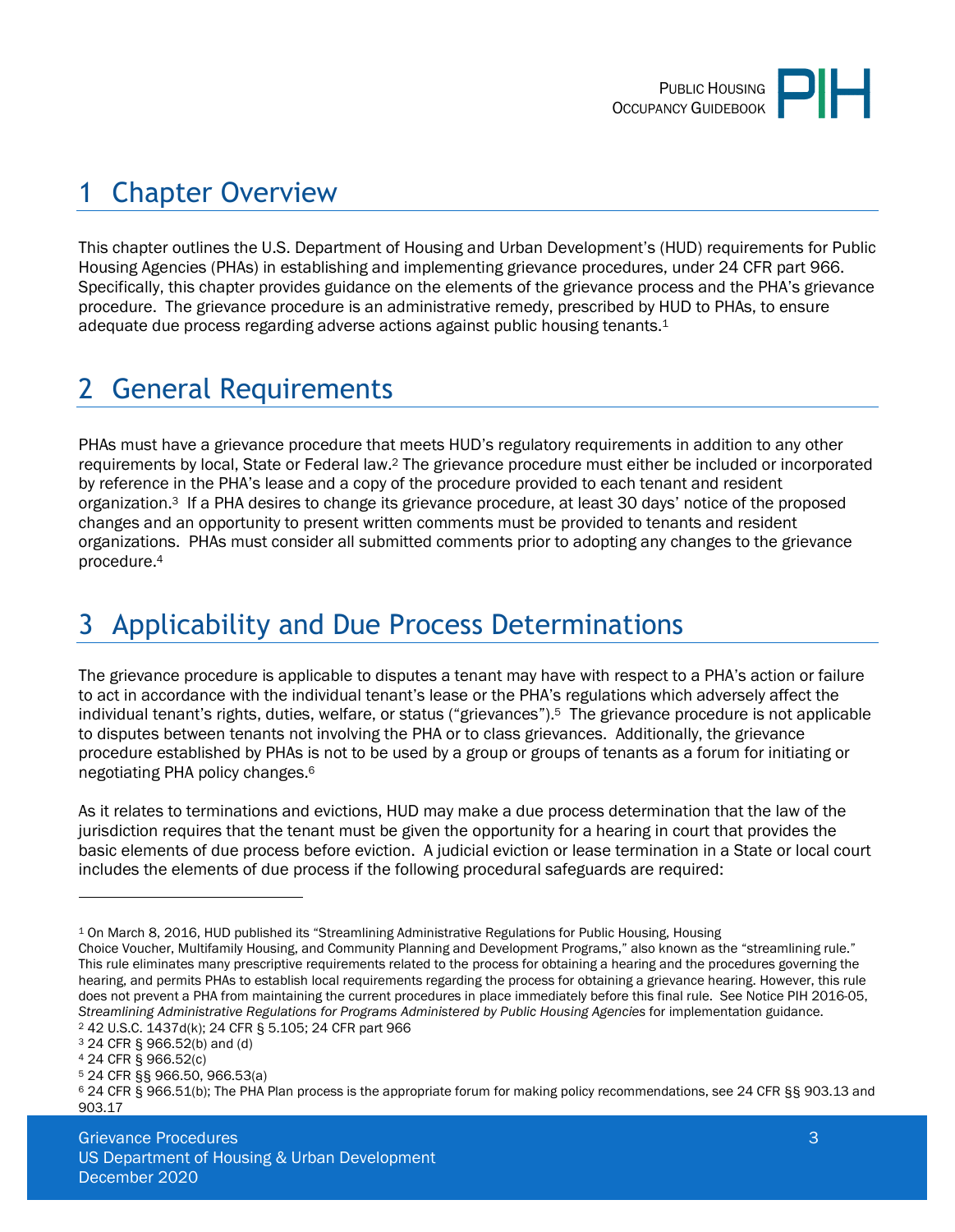

- Adequate notice to the tenant of the grounds for terminating the tenancy and for eviction;
- Right of the tenant to be represented by counsel;
- Opportunity for the tenant to refute the evidence presented by the PHA, including the right to confront and cross-examine witnesses and to present any affirmative legal or equitable defense that the tenant may have; and
- A decision on the merits.<sup>7</sup>

If HUD has issued a due process determination and a PHA is terminating the lease through judicial eviction procedures, the PHA is not required to provide the opportunity for a hearing under the PHA's grievance procedure. Additionally, if HUD has issued a due process determination, a PHA may exclude the following three types of terminations or evictions from its grievance procedure:

- Any criminal activity that threatens the health, safety, or right to peaceful enjoyment of the premises of other residents or employees of the PHA;
- Any violent or drug-related criminal activity on or off such premises; and
- Any criminal activity that resulted in felony conviction of a household member.<sup>8</sup>

HUD recommends that the PHA's grievance procedure contain a statement of applicability which describes the situations in which the grievance procedure is and is not applicable. PHAs may contact counsel in their local HUD office to find out whether HUD has issued a due process determination for their state.

#### <span id="page-3-0"></span>4 Initiating a Grievance and Informal Settlement

Grievances originate with a tenant, who must present the grievance either orally or in writing to the PHA office or to the office of the development in which the tenant lives. A PHA cannot require that a tenant present a grievance in writing.9 To present a grievance, an individual must be a tenant, defined as the adult person(s) (other than a live-in aide) who resides in the unit and executed the lease as the lessee or, where there is no such person, who resides in the unit or resides in the unit and is the remaining head of household.<sup>10</sup> Tenants who have presented a grievance are referred to as complainants.<sup>11</sup> HUD recommends, but does not require, that the grievance procedure state the addresses of the PHA office and location where grievances will be accepted, and state a reasonable length of time for how long after the adverse action the tenant has to file the grievance, for example, 10 working days.

The PHA's first step in the grievance procedure is to attempt an informal settlement with the complainant except in limited circumstances described below.<sup>12</sup> HUD does not prescribe a specific format for the informal settlement process. However, at the informal stage, the grievance typically is first reviewed to ensure that the grievance is a type of dispute that can be appropriately addressed through the grievance process. If the type of dispute is appropriate, the grievance may be referred to the department or office responsible for the matter being grieved. The complainant typically is then contacted by a representative of that department or office,

- <sup>8</sup> 24 CFR § 966.51(a)(2)(i)
- <sup>9</sup> 24 CFR § 966.54

<sup>7</sup> 24 CFR § 966.53

<sup>10</sup> 24 CFR § 966.53(f); 966.54; An individual appointed power of attorney for a tenant or a legal guardian with legal authority to act for the tenant also may present a grievance.

<sup>11</sup> 24 CFR § 966.53(b) 12 24 CFR § 966.54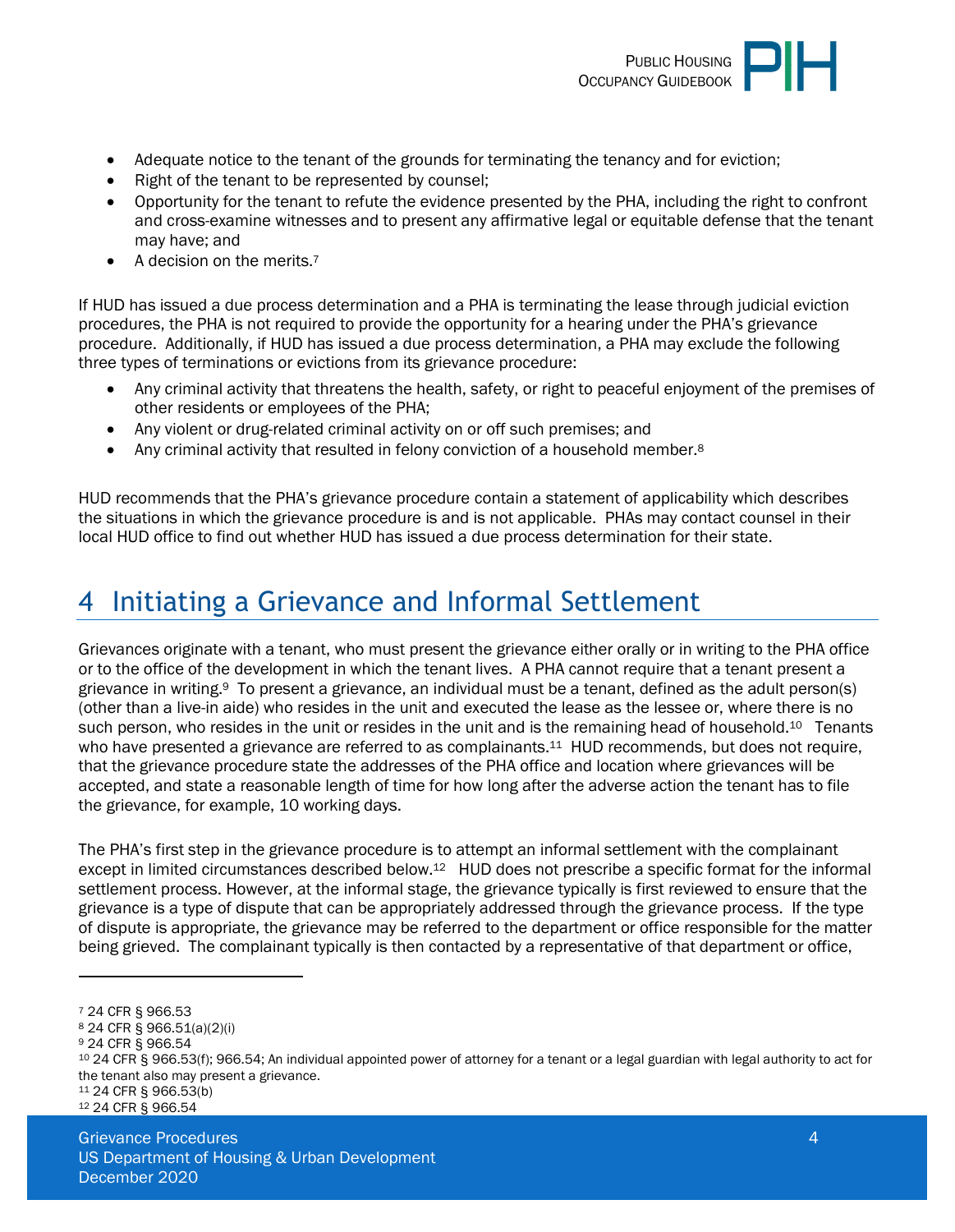

and an informal discussion arranged at a mutually agreeable time. Complainants may attend with their own representative at their discretion. Some PHAs have separate methods for handling informal discussions on allegations of discrimination or harassment that differ from those for disputes about PHA operations. PHAs are reminded that allegations of discrimination or harassment may involve violations of and be the subject of complaints pursuant to the Fair Housing Act or other civil rights laws.<sup>13</sup>

The PHA must prepare a summary of the informal discussion within a reasonable time following the discussion. A copy must be provided to the tenant and another copy retained in the tenant's file. The discussion summary must include:

- The name of each participant:
- $\bullet$  The date(s) of the meeting(s);
- The nature of and specific reasons for the proposed disposition of the complaint; and
- The procedures by which a complainant may obtain a grievance hearing if they are not satisfied with the outcome of the informal discussion.<sup>14</sup>

The utilization of the informal discussion process is beneficial as it may often help to eliminate the time and expense associated with a hearing. For example, a tenant may grieve an excess utility consumption surcharge for which the tenant could be granted relief if the tenant meets certain criteria as described in the applicable notice given by the PHA.15 The informal discussion could allow the PHA to clarify the applicable criteria and for the tenant to demonstrate eligibility for individual relief from the surcharge avoiding the need for a hearing. As another example, PHAs can avoid the cost of eviction proceedings if the tenant agrees to vacate the unit during the informal grievance discussions. If an eviction is required, sometimes tenants agree to voluntarily vacate a unit to avoid having an eviction on their record. However, if the tenant agrees yet fails to vacate, the PHA must continue with the grievance hearing and eviction process. The tenant must be informed of this process in accordance with grievance hearing requirements.<sup>16</sup>

PHAs may establish an expedited grievance procedure in the following circumstances, bypassing the requirement for informal settlement:

- Terminations or evictions that involve any criminal activity that threatens the health, safety, or right to peaceful enjoyment of the PHA's public housing premises by other residents or PHA employees; or
- Terminations or evictions that involve any drug-related or violent criminal activity on or off such premises.<sup>17</sup>

<sup>13</sup> See, e.g., 24 CFR Part 1 (Title VI of the Civil Rights Act), Part 8 (Section 504 of the Rehabilitation Act of 1973), and Part 100 (Fair Housing Act). For guidance about preventing and addressing harassment allegations under the Fair Housing Act, go to HUDexchange.info/ a[t https://www.hudexchange.info/trainings/preventing-harassment/.](https://www.hudexchange.info/trainings/preventing-harassment/) See also, "Quid Pro Quo and Hostile Environment Harassment and Liability for Discriminatory Housing Practices Under the Fair Housing Act" ("Harassment Rule"), 81 Fed Reg. 63054 (Sep. 14, 2016)

<sup>15</sup> *See* 24 CFR § 965.508

<sup>16</sup> 24 CFR §§ 966.4(l)(3)(iv) and (n); 24 CFR 966.52(e) 17 24 CFR § 966.53(d)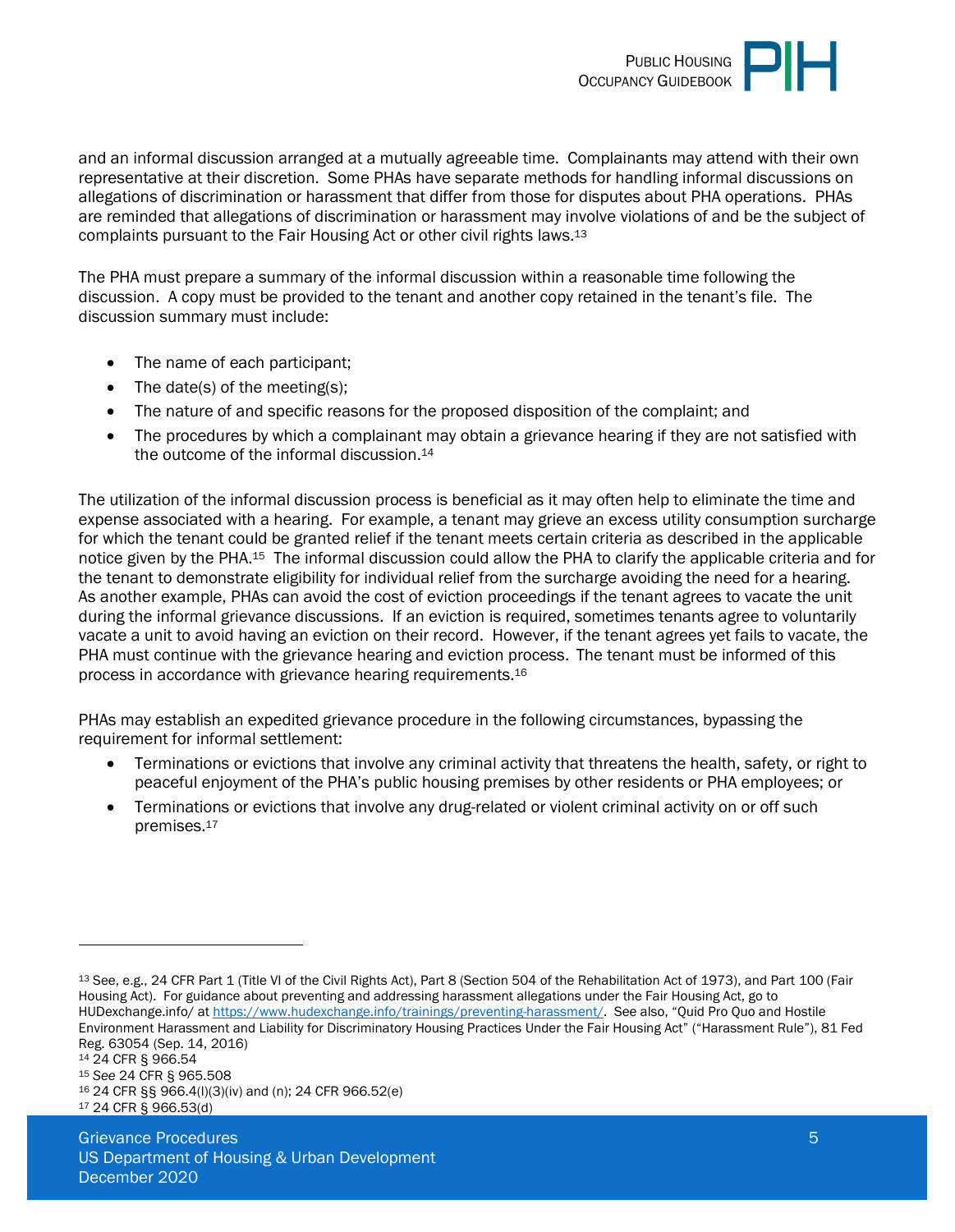

# <span id="page-5-0"></span>5 Grievance Hearing Procedures

Grievance hearings must be held before a hearing officer.<sup>18</sup> The hearing officer may be an individual or a panel consisting of more than one person. The hearing officer must be impartial and must not be the person or subordinate of the person who made or approved the decision under review. HUD does not require hearing officers to have legal training. The PHA's policies for selecting hearing officers must be included in the lease forms and any changes to the policy are subject to a 30-day comment period.<sup>19</sup>

Grievance hearings also must be scheduled promptly for a time and place reasonably convenient to both the complainant and the PHA.20 Although HUD does not prescribe a process for determining a specific date and place for a grievance hearing, upon receiving a request for a hearing, some PHAs ask that the complainant propose several dates and times when they would be available to attend a grievance hearing. The PHAs may choose then to compare their hearing officer's schedules and follow up with the complainant to choose a reasonably convenient time for the tenant and the PHA. Once a date and time are determined, a written notice specifying the time, place, and the procedures governing the hearing must be delivered to the complainant and the appropriate official.<sup>21</sup>

If the complainant or the PHA fails to appear at the scheduled hearing, the hearing officer may postpone the hearing for up to 5 business days or may decide that the absent party has waived their right to a grievance hearing. However, the complainant maintains the right to challenge the PHA's disposition of the grievance in an appropriate judicial proceeding. Both the complainant and PHA must be notified of the hearing officer's determination.<sup>22</sup>

Prior to the hearing, either the complainant or PHA may arrange for a transcript of the hearing to be made. The cost of the transcript will be paid by the party requesting the transcript. Any interested party may purchase a copy of the transcript.<sup>23</sup>

At the hearing, the complainant must first demonstrate that they are entitled to the relief sought.24 Next, the PHA has the burden of justifying its action or failure to act on the aggrieved matter.<sup>25</sup> The hearing officer has discretion as to how to conduct the hearing within HUD's requirements; for example, the hearing officer determines whether to grant a continuance of the proceedings if requested by one of the parties. The complainant must be afforded a fair hearing, which includes the following elements:

#### Opportunity to examine and copy documents

Prior to the hearing, complainants must be provided an opportunity to examine any PHA documents, including records and regulations, that are directly relevant to the hearing. Complainants must be allowed to copy any such documents at the complainant's expense.<sup>26</sup>

<sup>18</sup> 24 CFR § 966.56(a)

- <sup>19</sup> 24 CFR § 966.53*(e)*
- <sup>20</sup> 24 CFR § 966.56(a)
- <sup>21</sup> 24 CFR § 966.56(a)
- <sup>22</sup> 24 CFR § 966.56(c) <sup>23</sup> 24 CFR § 966.56(e)

<sup>24</sup> 24 CFR § 966.56(d)

<sup>25</sup> 24 CFR § 966.56(d)

<sup>26</sup> 24 CFR § 966.56(b)(1); With respect to an adverse action based upon a criminal record, the PHA must provide the tenant and the subject of the record with a copy at no cost. *See* 24 CFR § 966.4(l)(5)(v) See also PIH Notice 2015-19, "Guidance for Public Housing Agencies (PHAs) and Owners of Federally-Assisted Housing on Excluding the Use of Arrest Records in Housing Decisions."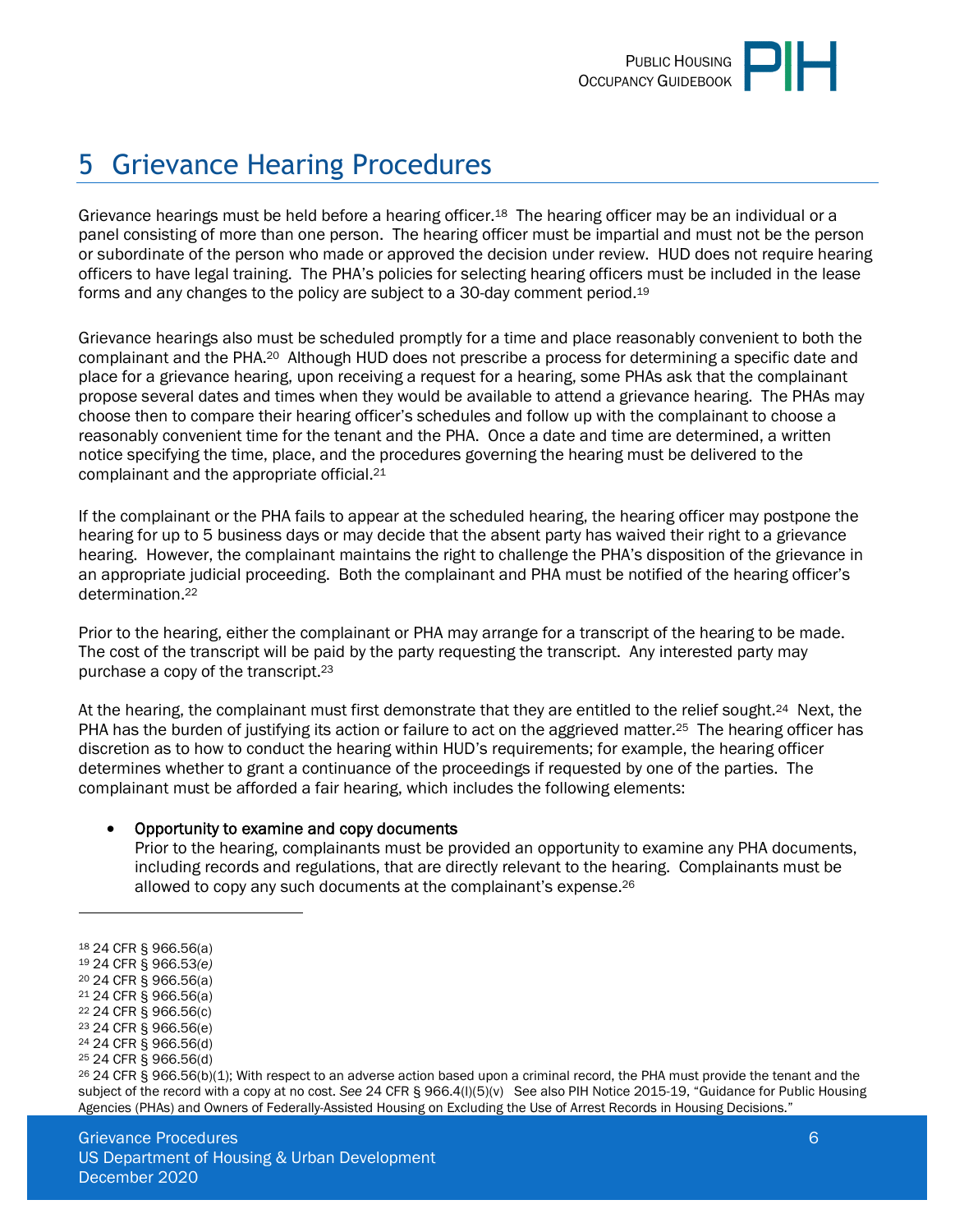

If the PHA does not make the documents available for examination upon request by the complainant, the PHA cannot use the documents at the grievance hearing.27 Additionally, in the case of an eviction, the PHA cannot proceed with the eviction if the PHA does not make documents available for review upon the tenant's request.<sup>28</sup>

• Right to be represented

Complainants have the right to be represented by counsel or another person chosen as their representative and to have that person make statements on their behalf.<sup>29</sup>

- Right to a private hearing Complainants have the right to a private hearing, unless they request a public hearing.<sup>30</sup>
- Right to support complaint

Complainants have the right to present evidence and arguments in support of their complaint, to refute evidence relied on by the PHA or project management, and to confront and cross-examine all witnesses relied upon by the PHA.<sup>31</sup>

• Decision based on facts The decision must be based solely and exclusively upon the facts presented at the hearing.<sup>32</sup>

#### <span id="page-6-0"></span>6 Grievance Hearing Decisions

The hearing officer must prepare a written decision within a reasonable time following the hearing. The decision must state the reason(s) for the decision.<sup>33</sup> Although HUD does not prescribe the content that must be included in a written decision, common content for a written decision may include, but is not limited to:

- The names of the complainant, hearing officer, other participants, including complainant's counsel or representative, and witnesses;
- The date, time and location of the hearing:
- A summary of the grievance:
- The date on which the informal settlement discussion was held, who was present, and a summary of the results of the informal discussion (preferably quoting the informal settlement summary letter);
- A summary of the evidence, argument and testimony presented at the hearing; and
- The reason(s) for the hearing decision, citing the policy or regulation that supports the decision made.

A copy of the decision must be sent to the complainant and a copy must be placed in the complainant's tenant file.34 The PHA must maintain a log of all hearing officer decisions and make the log available upon

 24 CFR § 966.56(b)(1) 24 CFR § 966.4(m) 24 CFR § 966.56(b)(2) 24 CFR § 966.56(b)(3) 24 CFR § 966.56(b)(4) 24 CFR § 966.56(b)(5) 24 CFR § 966.57(a) 24 CFR § 966.57(a)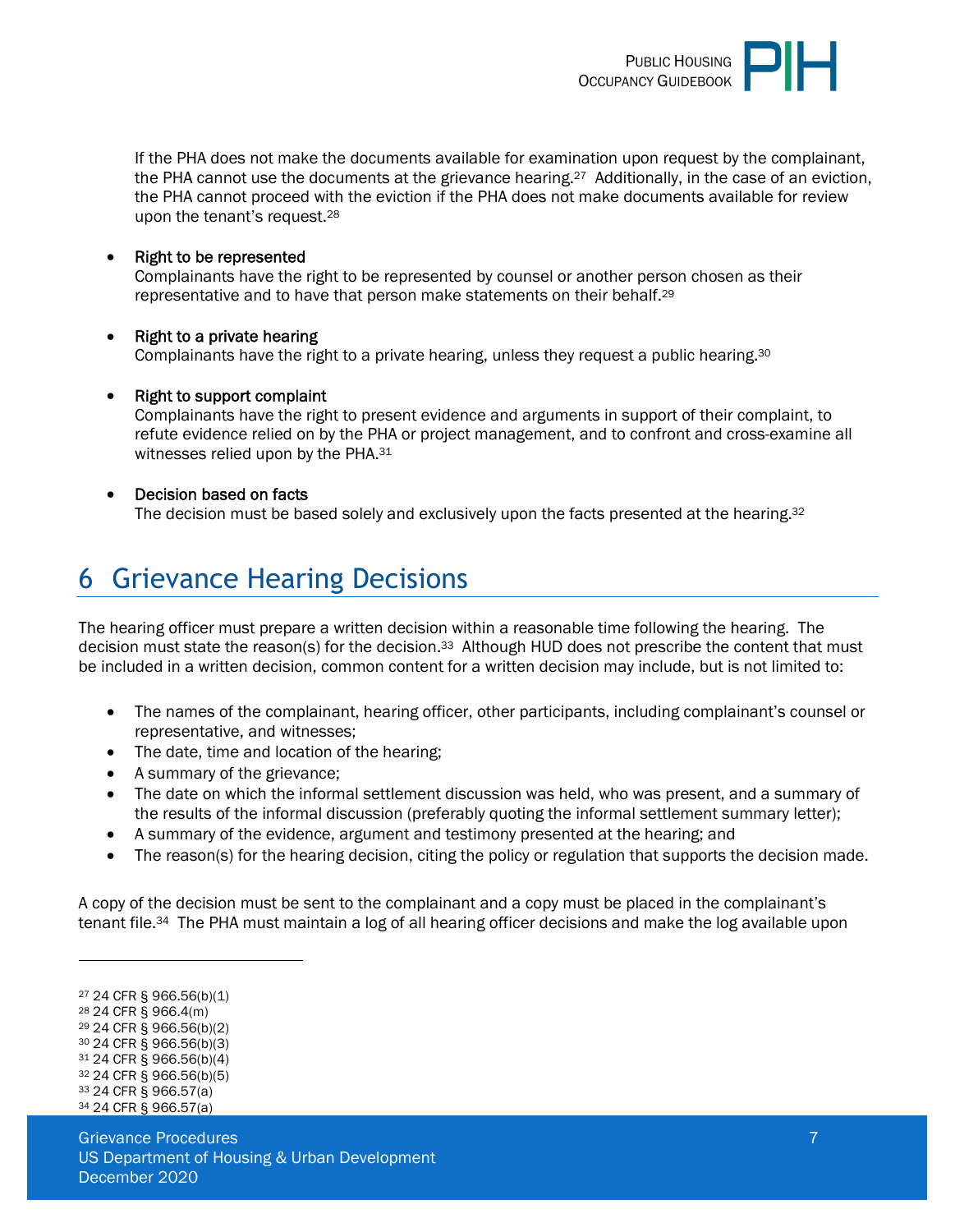

request to prospective complainants, prospective complainants' representatives, or hearing officers.35 At a minimum, the log must include the date of the hearing decision, the general reason for the grievance hearing (failure to pay rent, community service and self-sufficiency noncompliance, etc.) and whether the decision was in the favor of the complainant or the PHA.<sup>36</sup>

The hearing officer's decision is binding on the PHA, meaning the PHA must take the action or refrain from taking the action, as cited in the decision, *unless* the PHA's Board of Commissioners determines that:

- The grievance does not concern the PHA's action or failure to act in accordance with or involving the complainant's lease or the PHA's regulations, which adversely affect the complainant's rights, duties, welfare, or status; or
- The decision of the hearing officer is contrary to Federal, State, or local law, HUD regulations, or requirements of the annual contributions contract between HUD and the PHA.<sup>37</sup>

A decision by the hearing officer or panel or Board of Commissioners that is in favor of the PHA's action or failure to act, or a decision that denies the relief requested in whole or in part, does not waive the complainant's rights to a subsequent trial or judicial review.<sup>38</sup>

### <span id="page-7-0"></span>7 Accessibility, Effective Communication, and Limited English Proficiency Requirements

PHAs must provide reasonable accommodations for persons with disabilities throughout the grievance process.39 This requirement includes, but is not limited to, providing reasonable accommodation for persons with disabilities to participate in the hearing, to engage in the informal settlement process, to provide additional time, etc. Reasonable accommodations may include, for example, qualified sign language interpreters, readers, accessible locations, or attendants.<sup>40</sup>

All notifications and communications must ensure effective communication for persons with disabilities. PHAs must provide appropriate auxiliary aids and services necessary to ensure effective communication, which includes ensuring that information is provided in appropriate accessible formats as needed, e.g., Braille, audio, large-print, optical readers on computers available for viewing, assistive listening device systems, and sign language interpreters.<sup>41</sup> There may be other effective methods of making aurally delivered information available to individuals who are deaf or hard of hearing, or other effective methods of making visually delivered materials available to individuals who are blind or have low vision. PHAs must provide, at their expense, auxiliary aids and services for effective communication with complainants during the grievance process. An individual with a disability may request a specific type of auxiliary aid or service as his or her preferred method of communication.<sup>42</sup>

<sup>35</sup> 24 CFR § 966.57(a)

<sup>36</sup> Notice PIH 2016-05, *Streamlining Administrative Regulations for Programs Administered by Public Housing Agencies* <sup>37</sup> 24 CFR § 966.57(b)

<sup>38</sup> 24 CFR § 966.57(c)

<sup>39</sup> *See* 24 CFR Part 8 ; *See also* 28 CFR part 35.

<sup>40</sup> 24 CFR § 966.56(f); *See* 24 CFR Part 8; *See also* 28 CFR part 35.

<sup>41</sup> 24 CFR § 966.56(f); *See* 24 CFR Part 8; *See also* 28 CFR part 35.

<sup>42</sup> 24 CFR § 8.6; *See also* 28 CFR part 35, Subpart E.